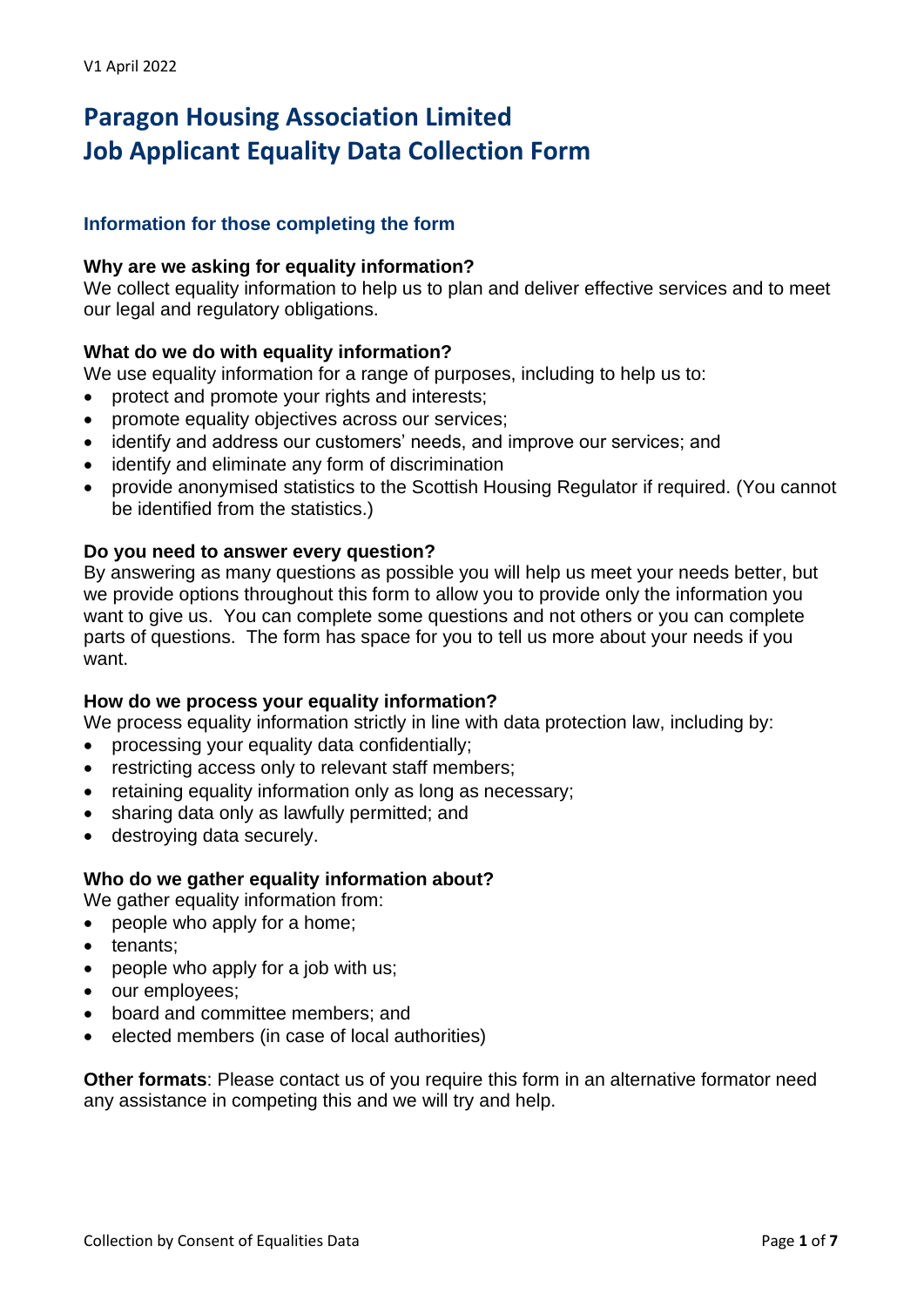### **Name**

| Name:           |  |
|-----------------|--|
| <b>Address</b>  |  |
| <b>Postcode</b> |  |

### **Age**

| What is your date of birth? (DD/MM/YYYY)                  |  |
|-----------------------------------------------------------|--|
| (We need this to ensure we are correctly identifying you) |  |

# *Alternative format:*

| Please tick the band for your age: | $16 - 24$ | $25 - 34$ |  |
|------------------------------------|-----------|-----------|--|
|                                    | $35 - 44$ | $45 - 54$ |  |
|                                    | $55 - 65$ | 65+       |  |
| Prefer not to say                  |           |           |  |

# **Belief or religion**

Please tick the box which best describes your belief or religion from the list below?

| Buddhism:                                                             |  |             |  |        |  |
|-----------------------------------------------------------------------|--|-------------|--|--------|--|
| Christianity                                                          |  |             |  |        |  |
| Catholic:                                                             |  | Protestant: |  | Other: |  |
| Hinduism:                                                             |  |             |  |        |  |
| Islam:                                                                |  |             |  |        |  |
| Judaism:                                                              |  |             |  |        |  |
| Sikhism:                                                              |  |             |  |        |  |
| Other religion (please state what this is):                           |  |             |  |        |  |
| No specific belief in religion (for example, atheism or agnosticism): |  |             |  |        |  |
| Other belief (for example, humanism):                                 |  |             |  |        |  |
| Prefer not to say                                                     |  |             |  |        |  |

Please use the space below to tell us about any particular requirements relating to your beliefs or religion: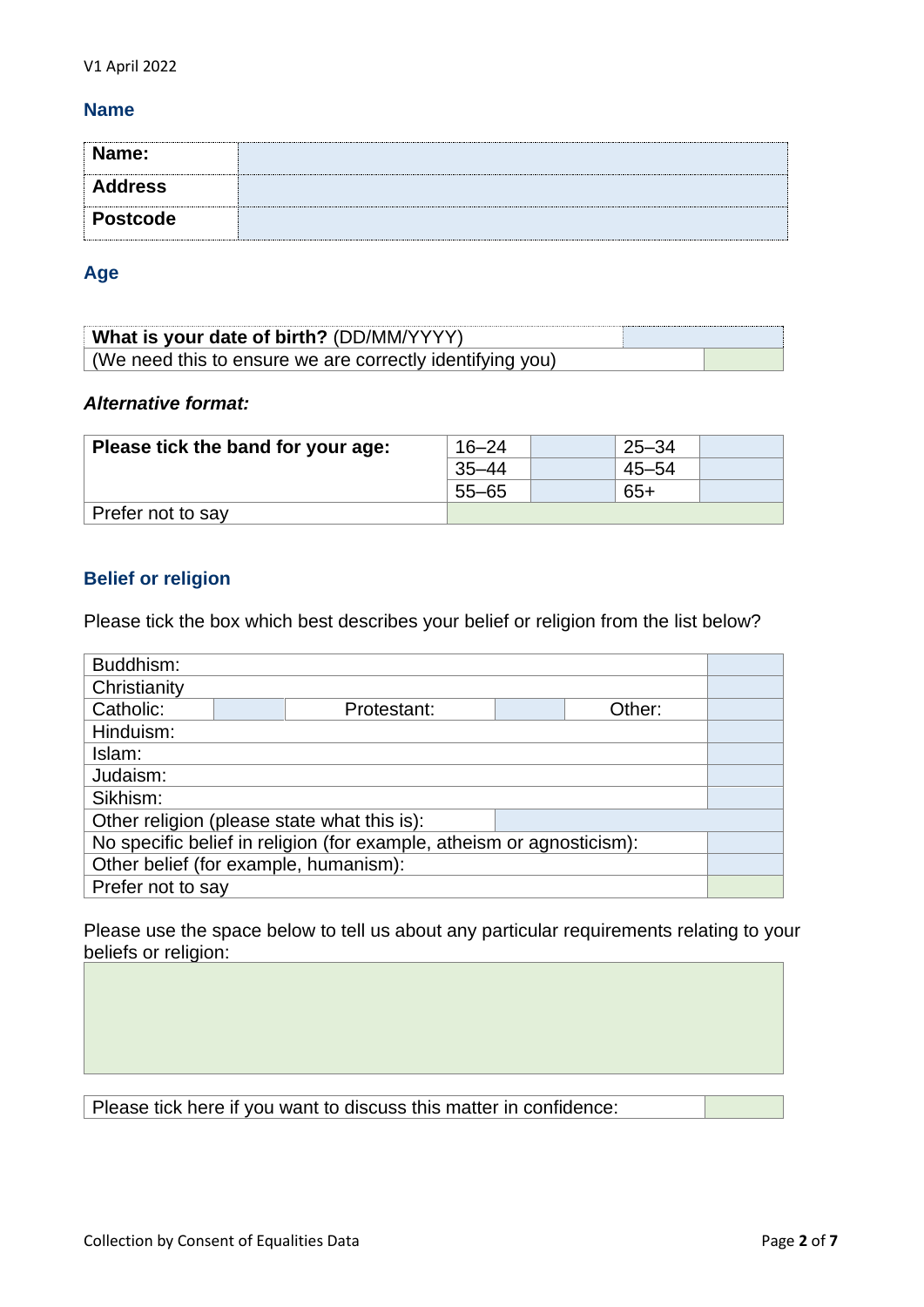# **Disability**

| Are you a disabled person? | vu | ורי<br>◥◡ |  |
|----------------------------|----|-----------|--|

| If yes, please tick the box which category you would use from the following list: |  |  |
|-----------------------------------------------------------------------------------|--|--|
| Autoimmune: (for example, multiple sclerosis, HIV, Crohn's/ulcerative             |  |  |
| colitis)                                                                          |  |  |
| Learning difficulties: (for example, Down's Syndrome)                             |  |  |
| Mental health issue: (for example, depression, bi-polar)                          |  |  |
| Neuro-divergent condition: (for example, autistic spectrum, Dyslexia,             |  |  |
| dyspraxia)                                                                        |  |  |
| Physical impairment: (for example, wheelchair-user, cerebral palsy)               |  |  |
| Sensory impairment - hearing impairment                                           |  |  |
| Sensory impairment - visual impairment                                            |  |  |
| Other: If none of the categories above apply to you, please specify the           |  |  |
| nature of your impairment.                                                        |  |  |
| Prefer not to say                                                                 |  |  |

Please use the space below to advise us if you have any particular requirements: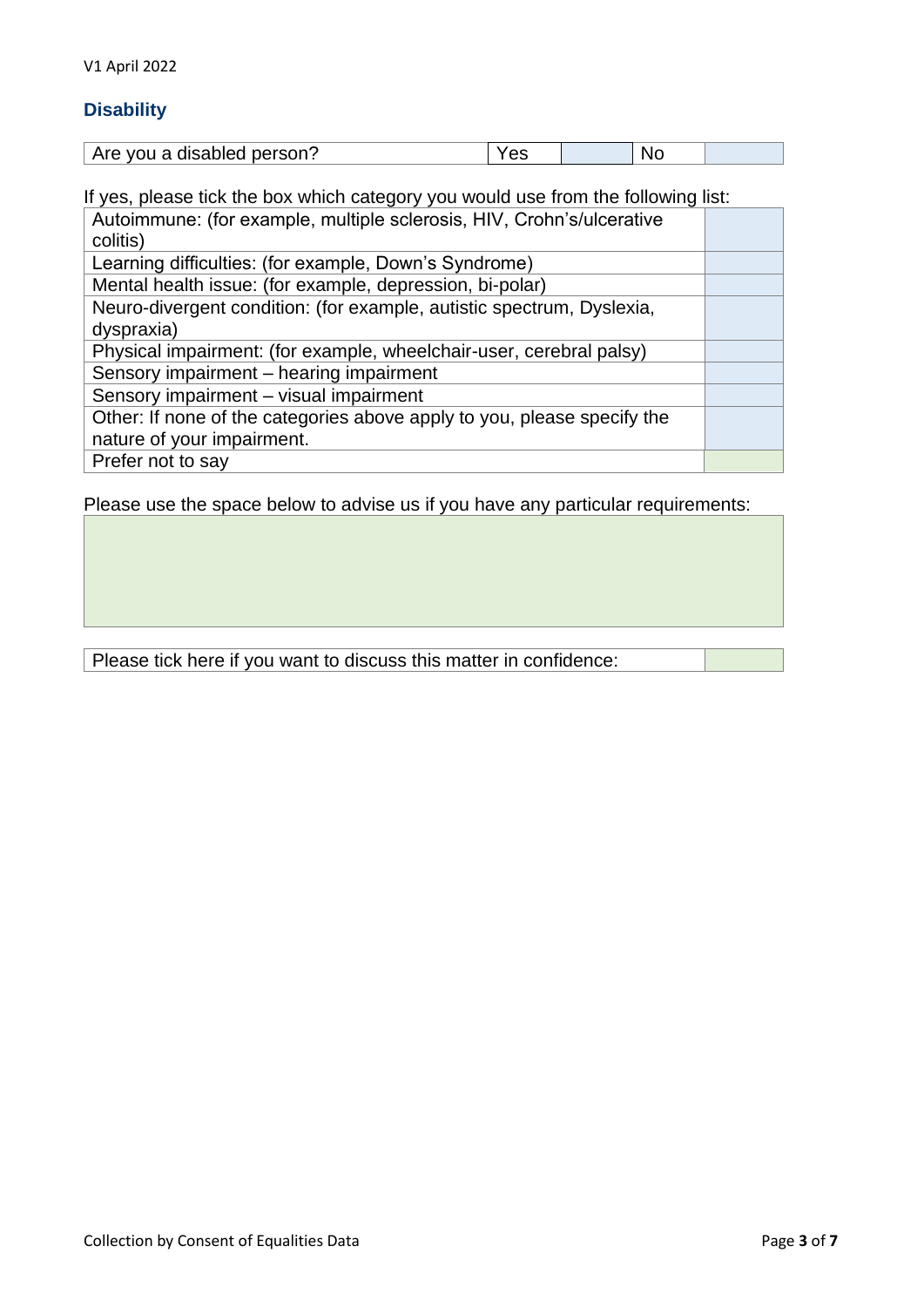### **Ethnicity**

Please tick the box that best describes your particular ethnic group:

### **African**

| African, African Scottish or African British: |  |
|-----------------------------------------------|--|
| Other African background (please specify):    |  |

# **Asian, Scottish Asian or British**

| Bangladeshi, Bangladeshi Scottish or Bangladeshi British: |  |
|-----------------------------------------------------------|--|
| Indian, Indian Scottish or Indian British:                |  |
| Pakistani, Pakistani Scottish or Pakistani British:       |  |
| Chinese, Chinese Scottish or Chinese British:             |  |
| Other Asian background (please specify):                  |  |

### **Black or Caribbean**

| Caribbean, Caribbean Scottish or Caribbean British   |  |
|------------------------------------------------------|--|
| <b>Black, Black Scottish or Black British</b>        |  |
| Other Caribbean or Black background (please specify) |  |

# **Mixed groups**

| Mixed or multiple ethnic group (please |  |
|----------------------------------------|--|
| specify)                               |  |

# **White**

| English                                        |  |
|------------------------------------------------|--|
| <b>Gypsy Traveller</b>                         |  |
| Irish                                          |  |
| Polish                                         |  |
| Roma                                           |  |
| Scottish                                       |  |
| Welsh                                          |  |
| <b>Other British</b>                           |  |
| Other group (please specify your ethnic group) |  |
| Prefer not to say                              |  |

## Please use the space below to advise us if you have any particular requirements: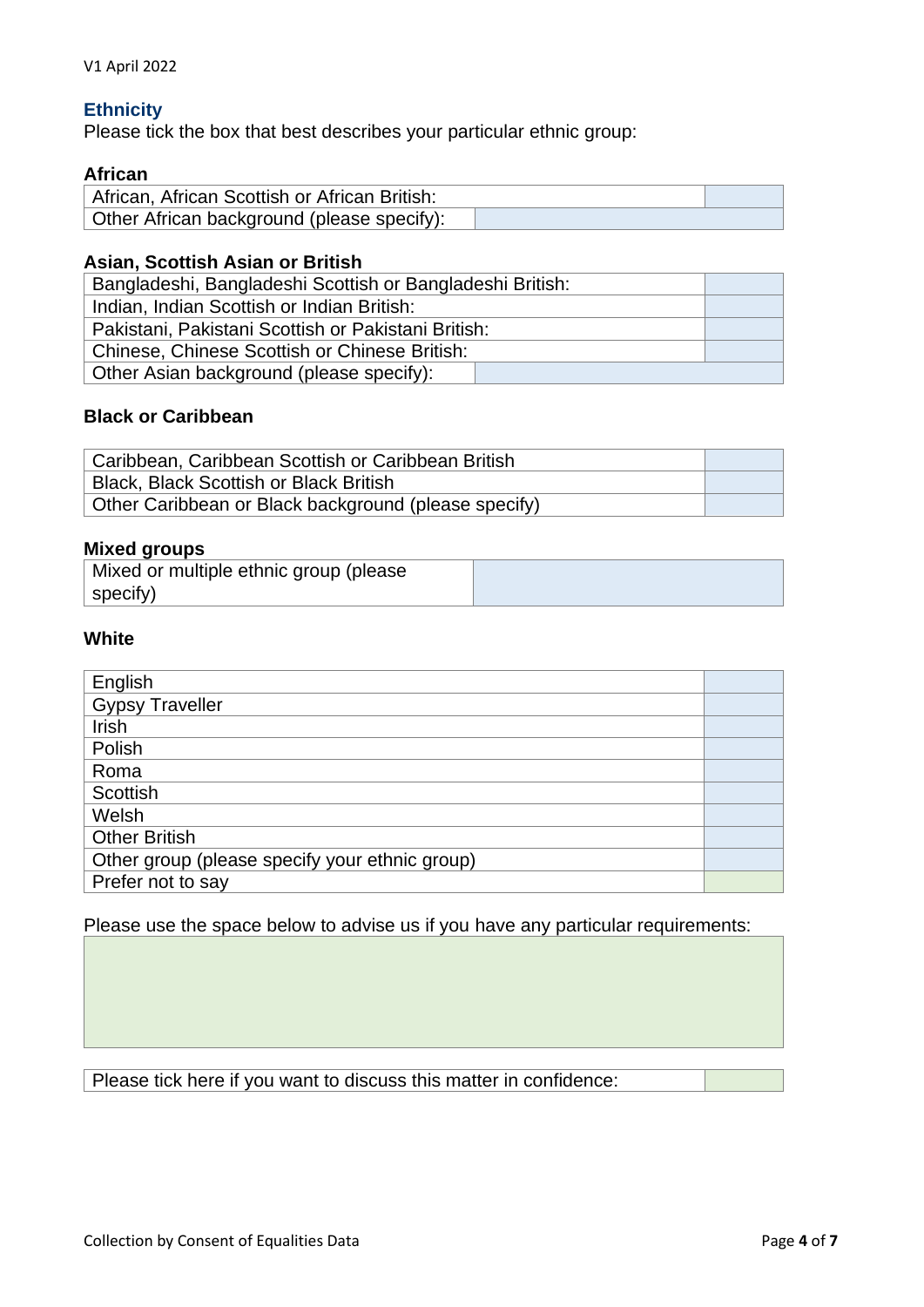# **Marriage and civil partnership**

| Are you presently in a civil partnership? | Yes |  | No. |  |
|-------------------------------------------|-----|--|-----|--|
| Are you presently married?                | Yes |  | No. |  |
| Prefer not to say                         |     |  |     |  |

Please use the space below to advise us if you have any particular requirements:

Please tick here if you want to discuss this matter in confidence:

### **Pregnancy and maternity**

| Are you pregnant?                                             | Yes |  | No        |  |
|---------------------------------------------------------------|-----|--|-----------|--|
| Have you taken maternity or paternity leave in the past   Yes |     |  | <b>No</b> |  |
| year?                                                         |     |  |           |  |
| Prefer not to say                                             |     |  |           |  |

Please use the space below to advise us if you have any particular requirements:

## Please tick here if you want to discuss this matter in confidence:

### **Sex**

| What is your sex? | '−emale | Male | Intersex |  |
|-------------------|---------|------|----------|--|
| Prefer not to say |         |      |          |  |

Please use the space below to advise us if you have any particular requirements: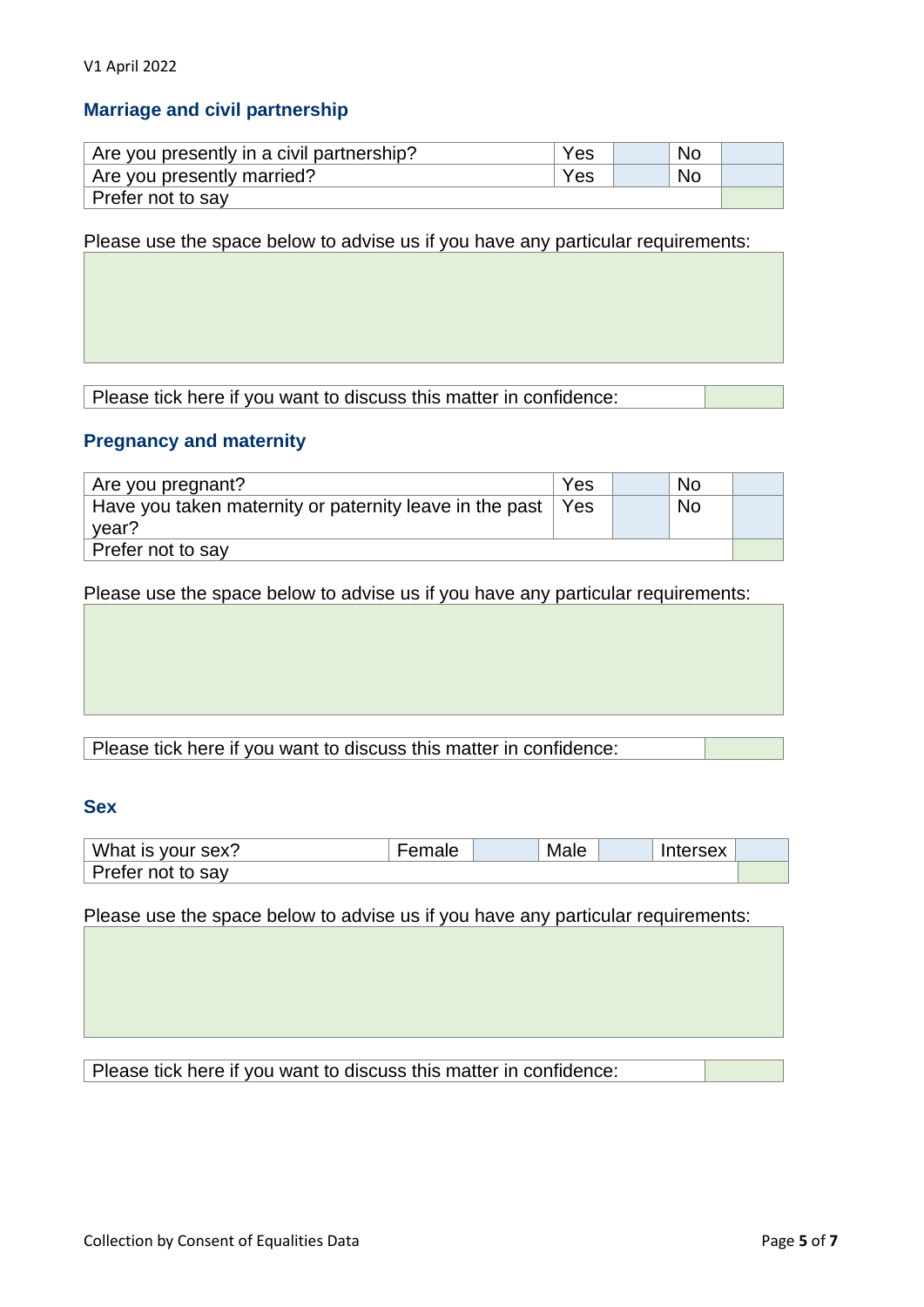### **Gender re-assignment (trans/transgender)**

| Do you consider yourself to be a trans person?<br>Yes |  | No |  |
|-------------------------------------------------------|--|----|--|
| Prefer not to say                                     |  |    |  |

Please use the space below to advise us if you have any particular requirements:

Please tick here if you want to discuss this matter in confidence:

#### **Sexual orientation**

#### **What is your sexual orientation?**

| <b>Bisexual</b>       |  |
|-----------------------|--|
| Gay man               |  |
| Heterosexual/straight |  |
| Lesbian/ gay woman    |  |
| Other                 |  |
| Prefer not to say     |  |

Please use the space below to advise us if you have any particular requirements:

Please tick here if you want to discuss this matter in confidence:

#### **General**

Please mark this box if there are any issues that you want to discuss with us in confidence

#### **Consent**

I give my explicit consent for Paragon Housing Association Limited to collect and process the data provided voluntarily by myself on this form. I understand that the data will be used to help Paragon Housing Association plan and deliver effective services, prevent discrimination, promote equality objectives and address my needs. The data provided on this form will only be shared anonymously or with my explicit consent. I have been advised that I may withdraw my consent to the processing of this data at any time by contacting the address below.

| <sup>∣</sup> Signature: |  |
|-------------------------|--|
| Date:                   |  |